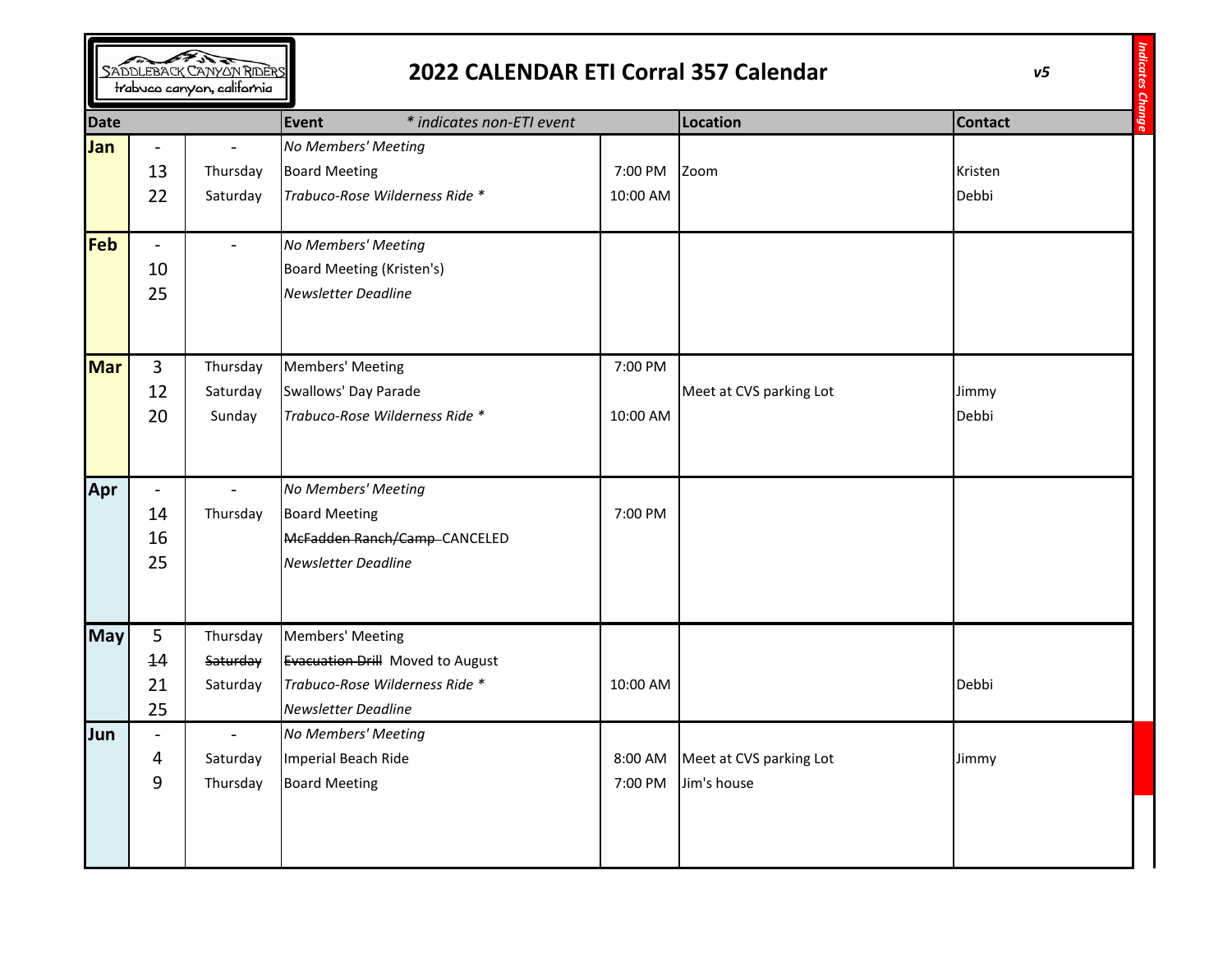| SADDLEBACK CANYON RIDERS<br>trabuco canyon, california |                                            |                                | 2022 CALENDAR ETI Corral 357 Calendar                                                                | v <sub>5</sub>            |                                     |                |  |
|--------------------------------------------------------|--------------------------------------------|--------------------------------|------------------------------------------------------------------------------------------------------|---------------------------|-------------------------------------|----------------|--|
| <b>Date</b>                                            |                                            |                                | <b>Event</b>                                                                                         | * indicates non-ETI event |                                     | <b>Contact</b> |  |
| Jul                                                    | -<br>4<br>16                               | Monday<br>Saturday             | No Members' Meeting<br>Parade and BBQ<br>Trabuco-Rose Wilderness Ride *                              | 3:00 PM<br>9:00 AM        | <b>Trabuco Oaks Drive</b>           | Debbi          |  |
| <b>Aug</b>                                             | $\overline{\phantom{a}}$<br>11<br>13<br>25 |                                | No Members' Meeting<br><b>Board Meeting</b><br><b>Evacuation Drill</b><br><b>Newsletter Deadline</b> | 7:00 PM<br>8:00 AM        | O'Neill Park Arena (8:00am - noon)  | Debbi          |  |
| <b>Sep</b>                                             | $\mathbf{1}$<br>17<br>18<br>23-25          | Thursday<br>Saturday<br>Sunday | Members' Meeting<br>Canyon Cleanup<br>Trabuco-Rose Wilderness Ride *<br><b>Horse Camp</b>            | 8:00 AM<br>9:00 AM        | Trabuco Canyon & Trabuco Creek Rds. | Rich<br>Debbi  |  |
| Oct                                                    | $\overline{\phantom{a}}$<br>22             |                                | No Members' Meeting<br><b>Competition Event</b>                                                      |                           |                                     |                |  |
| <b>Nov</b>                                             | 19                                         | Saturday                       | No Members' Meeting<br>Trabuco-Rose Wilderness Ride *                                                | 10:00 AM                  |                                     | Debbi          |  |
| <b>Dec</b>                                             | $\overline{\phantom{a}}$<br>17             | Saturday                       | No Members' Meeting<br><b>Christmas Party</b>                                                        | 5:30 PM                   |                                     |                |  |